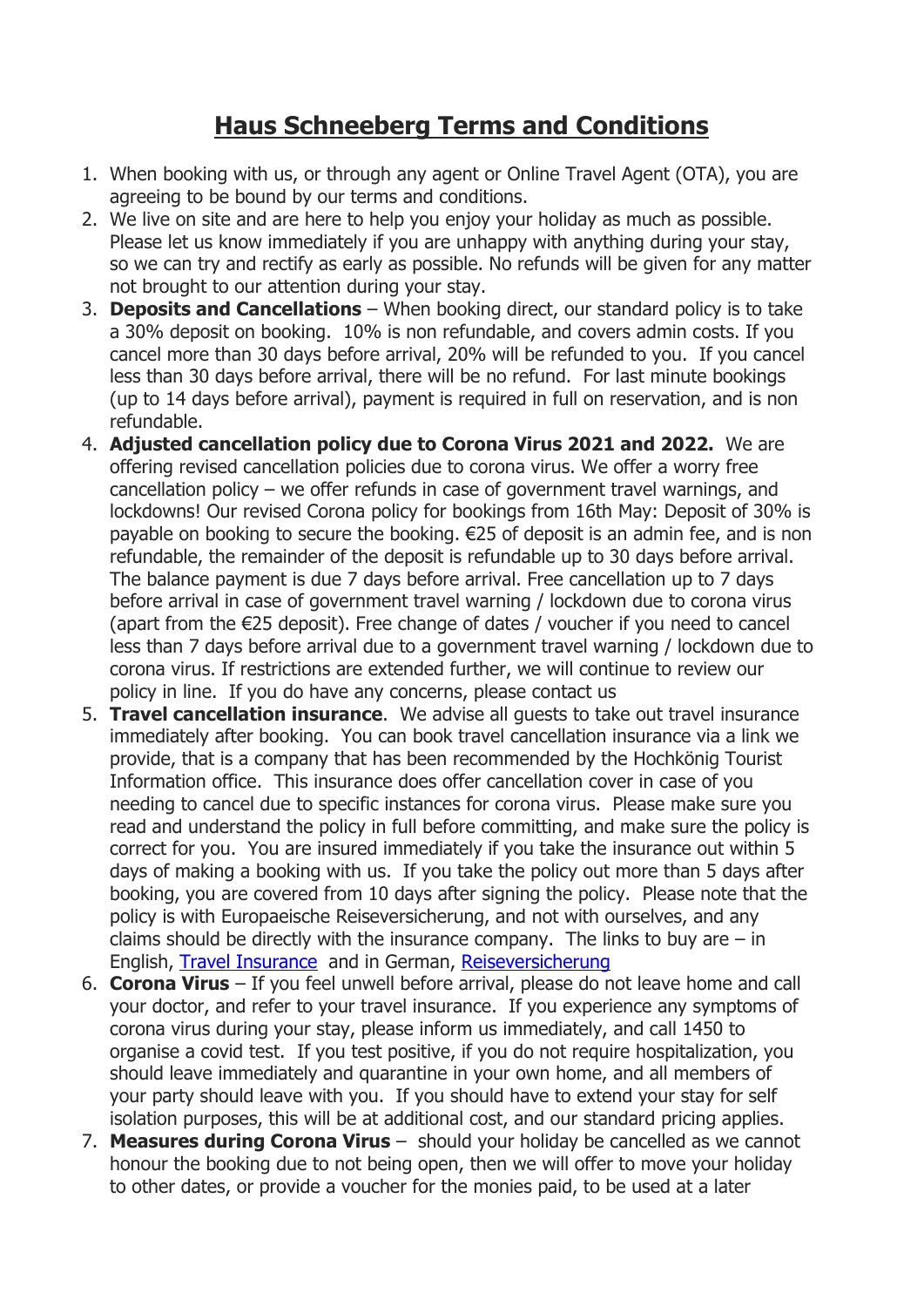date. If neither of these options are suitable, a full refund will be given. If however you must cancel the booking as you are unable to travel to us, and we are open to honour the booking, then the standard terms and conditions of your booking apply. Please refer to your travel insurance in this instance.

- 8. **For Online Travel Agent bookings**, please refer to the cancellation policy on your reservation confirmation.
- 9. **No Show** A no show is charged at the full booking cost. If you have booked on a non refundable rate, no refunds will be given.
- 10.**Damages and keys** Valid credit card details will be required on arrival as a security deposit for any apartment damage and/or balances, if deposit has not been taken by an Online Travel Agent. We understand that accidents can happen. You are liable to pay for the cost of any damages or breakages during your stay. Please let us know of any breakages, loss of keys or damage as soon as it occurs. You are liable for the cost of any damage and loss of keys ( $\epsilon$ 25 per set). By letting us know of any damage or loss as soon as it occurs, we can try to minimise this cost with you.
- 11.**Tourist Tax** There is an additional tourist tax of €2 per person over 14 per night, to pay in cash on arrival, if you have not paid this before arrival.
- 12.**Registration** You are legally required to complete a registration form by the Austrian government. This document is sent to you as soon as a booking is made, and must be completed within a week of reservation. This must include details of all guests that are planning to stay. Please refer to our privacy policy for how this data will be used.
- 13.**Towels and linen** The total price includes one set of linen and towels per person per stay, and final cleaning charge. Additional linen and towels are available upon request for an additional charge.
- 14.**Cleaning** Whilst a final cleaning charge is included in the total cost, this covers cleaning of floors and bathrooms and linen and towels. We expect you to leave the apartment in the same condition as when you arrived. We reserve the right to charge for additional cleaning if necessary.
- 15.**Minimum stay** Our standard minimum stay is 2 nights. This does change depending on the season.
- 16.**Smoking** The house is non smoking throughout. Guests are allowed to smoke on the balcony. If it is believed that guests have smoked in the apartments you will be asked to leave immediately and will be liable to a charge of €200 for deep cleaning.
- 17.**Dogs** Dogs over 9 months old may be allowed, upon request, with a maximum of 1 dog per apartment, or 2 small dogs (with prior agreement). There is an additional charge of €25 per stay per pet. Please do not let your dog on the furniture. There will be additional charges levied if pets have been allowed on furniture to cover the cost of the additional cleaning. Dogs should not be left in the apartment on their own for longer than an hour. As part of these terms, you agree that you will pay for any extra cleaning or damage caused by your dog, before departure.
- 18.**Travel cot** We have a travel cot available for use by guests, for your convenience. If you request to use this, it is at your own risk. Please check you are happy that it is safe and has been put up correctly. We are not responsible for any accidents or incidents due to the use of the cot.
- 19.**Noise** We ask you to be respectful of other guests, and our neighbours. Any excessive noise, or disruptive behaviour may result in asking for you to leave, without refund.